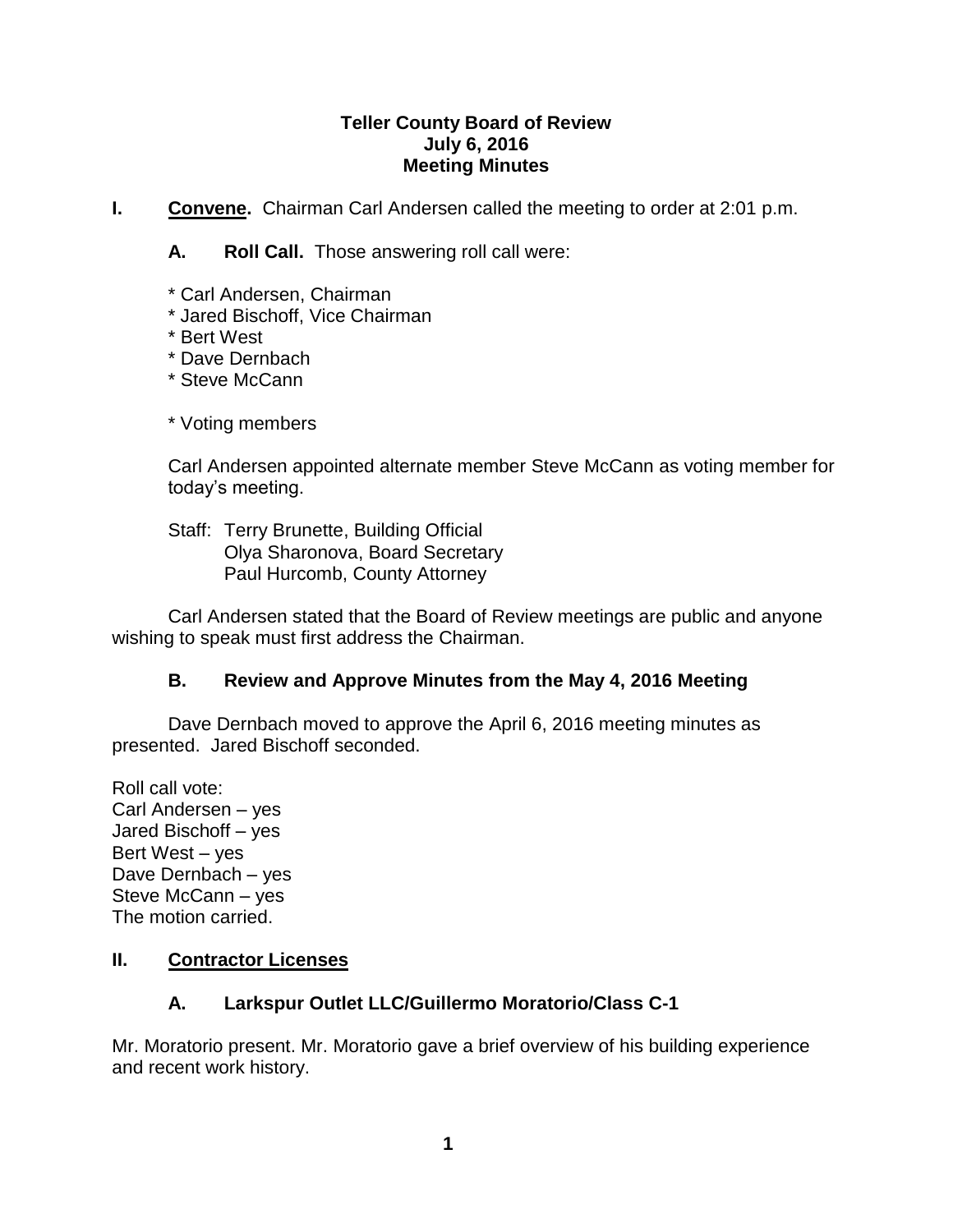Mr. Moratorio stated that he has been a part of the construction industry for over 30 years. Over 25 years ago he immigrated to the United States from Paraguay, he lived in Florida and worked as a general contractor for 18 years and about 10 years ago he moved to Colorado. His company mostly builds garages, loafing sheds, and pole barns. He is licensed and does work throughout Colorado; El Paso, Boulder, and Larimer County are just a few counties in the surrounding area. However, customers have been asking him for years to do work in Teller County and that is why he is applying for license.

There was further discussion between the applicant and the Board. The Board reviewed the submitted packet and asked Mr. Moratorio clarifying questions.

The Board discussed the restrictions of the provided insurance, and the restrictions of a Class C-1 license in Teller County.

Carl Andersen opened this matter up for public comment. No public comment. Close public comment.

Paul Hurcomb indicated that the annual report for the company is due on July 3<sup>rd</sup>, otherwise the company's corporate records were in order with the State.

Dave Dernbach moved to grant Larkspur Outlet LLC with Guillermo Moratorio as the examinee, a Class C-1 license. Carl Andersen seconded.

Roll call vote: Carl Andersen – yes Jared Bischoff – abstained Bert West – yes Dave Dernbach – yes Steve McCann – yes The motion carried.

# **B. Diamondback Building and Design/Gary Hoeppner/Class C-1**

Mr. Hoeppner present. Mr. Hoeppner gave a brief overview of his building experience and recent work history.

Mr. Hoeppner stated that he moved to Colorado about 5 years ago from California. He started out as a general contractor in the early '80s working on custom and spec homes, ultimately getting a Class B-1 license in commercial construction, mostly building in the city of Dana Point. Present day his company concentrates on residential remodeling jobs, therefore the need for a Class C-1 license in Teller County. Carl Andersen opened this matter up for public comment. No public comment. Close public comment.